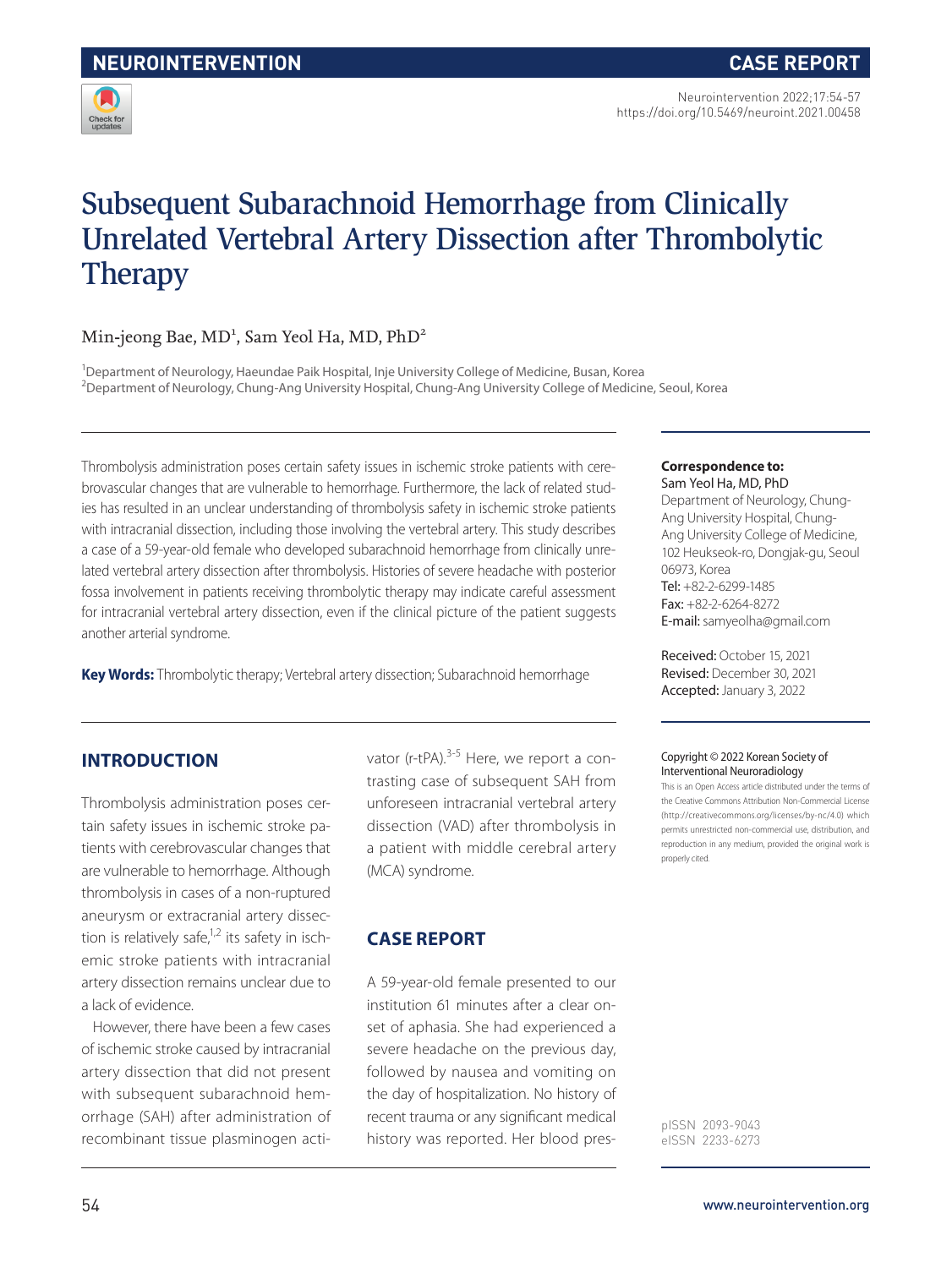sure on admission was 165/112 mmHg.

Initial non-contrast computed tomography (CT) of the brain showed no evidence of intracerebral hemorrhage (Fig. 1A). She was diagnosed with an acute left MCA infarction after a significant mismatch was found between the perfusion CT and diffusion-weighted magnetic resonance imaging (DW-MRI) findings (Fig. 1B). The CT angiogram showed no occlusions in the large intracranial arteries, but it revealed a small non-ruptured aneurysm of the left MCA bifurcation accompanied by a slight dilation in the left intracranial vertebral artery (Fig. 1C). Her aphasia symptoms improved at the time of arrival to our emergency room. However, her anomic aphasia corresponding to a National Institutes of Health Stroke Scale (NIHSS) score of 1 deteriorated to global aphasia (NIHSS score, 5) at 5 hours 20 minutes after initial onset time. Consequently, we decided to administer late thrombolytic therapy considering fluctuating aphasia caused by misery perfusion in the inferior division of the left MCA, as well as due to the evidence of significant salvageable tissue on DW-MRI/perfusion CT imaging and favorable outcomes in a recent trial on an extended time window for thrombolytic therapy.<sup>6</sup> The last normal time to intravenous r-tPA time was 6 hours, which was 40 minutes post-drug administration for neurological deterioration. The patient's aphasia improved, showing an NIHSS score of 1 at 5 hours after r-tPA (0.6 mg/kg) administration. Later, she complained of a severe headache having a numerical rating scale (1–10) score of 6 twice (6 hours and 9 hours 30 minutes) after administration of r-tPA,



**Fig. 1.** A case of subarachnoid hemorrhage caused by the dissection of the left vertebral artery after thrombolytic therapy. (**A**) Initial brain computed tomography (CT) scan of a 59-year-old female patient shows no intracranial hemorrhage. (**B**) Diffusion-weighted magnetic resonance image and perfusion CT scan show significant mismatch on the left temporal lobe. (**C**) Initial CT angiography reveals mild dilation (arrow) and proximal narrowing (arrowhead) in the V4 segment of the left vertebral artery and a small non-ruptured aneurysm in the bifurcation of the left middle cerebral artery. (**D**) Repeated CT scans reveal a massive subarachnoid hemorrhage. (**E**) Repeated CT angiograms show more prominent dilation and narrowing in the V4 segment of the left vertebral artery than findings in (**C**). (**F**) Intraoperative findings reveal a dissecting aneurysm with clots of this vertebral artery (arrow).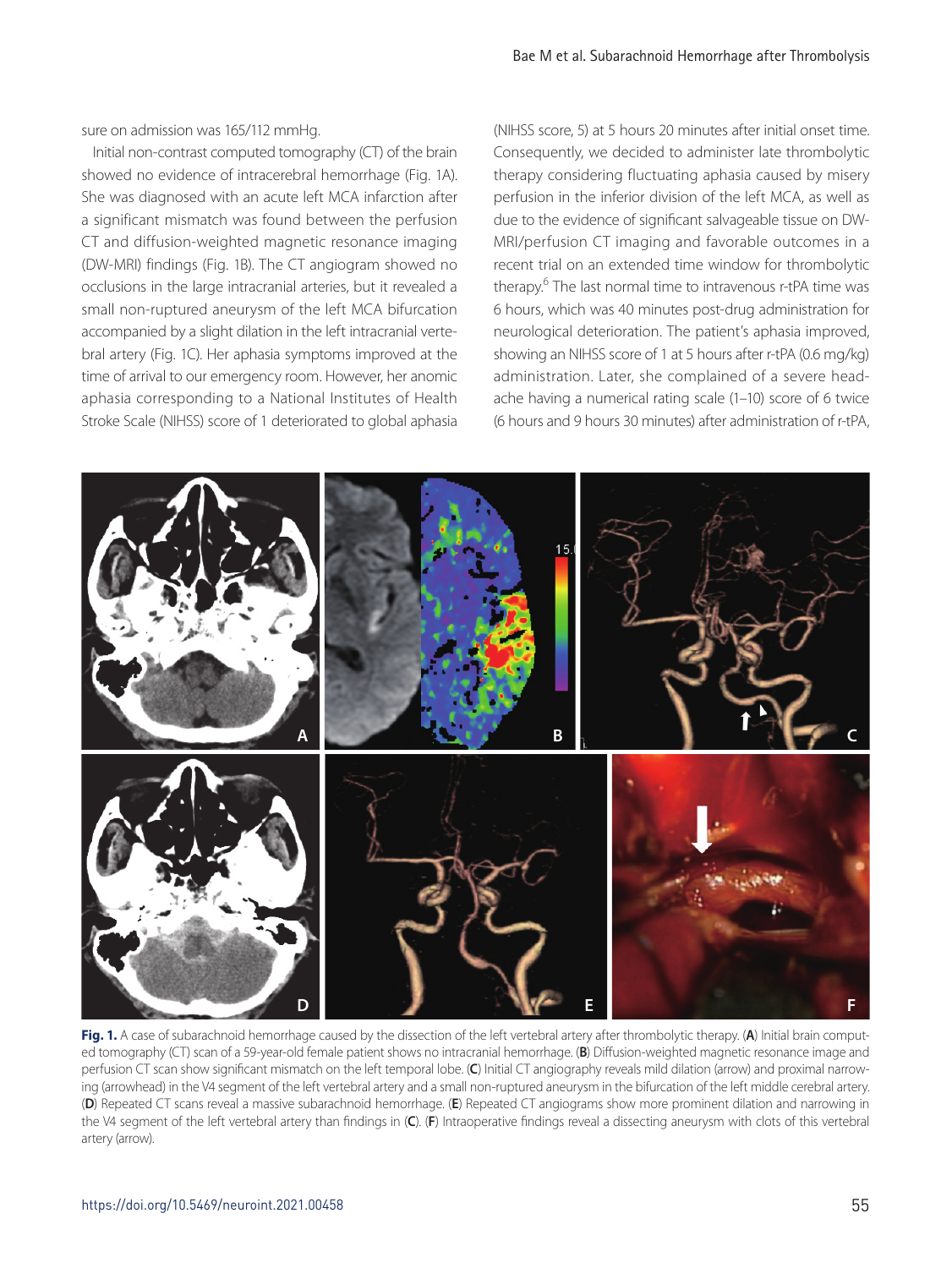with systolic blood pressure between 135 and 172 mmHg. Analgesics were administered, and she was kept under observation because her neurologic status was stationary. Subsequently, a seizure developed 10 hours 20 minutes after r-tPA administration, with blood pressure at 253/143 mmHg. After assessment of the seizure, brain CT and angiography were repeated. The imaging studies revealed SAH at the posterior fossa and intracranial VAD at an area clinically unrelated to the MCA syndrome (Fig. 1D, E), despite initial brain CT only showing subtle dilatation without hemorrhage around the intracranial vertebral artery. Intra-operative findings revealed a dissecting aneurysm with clots at the vertebral artery (Fig. 1F). Despite the surgical trapping of the dissecting aneurysm and decompression craniectomy for the occipital swelling and laminectomy on C1, the patient died of massive intracranial hemorrhage.

### **DISCUSSION**

Although suitable treatment was provided for acute ischemic stroke, an unforeseen contingency developed during the hyperacute phase. In our case, SAH after thrombolysis was caused by a dissecting vertebral artery and not the aneurysm at the artery causing an infarction. In a meta-analysis of 5 case series studies on ischemic stroke patients with non-ruptured intracranial aneurysms treated with intravenous thrombolytic agents, the pooled rate of symptomatic intracranial hemorrhage was 6.7%.<sup>1</sup> Furthermore, the risk ratio of symptomatic intracranial hemorrhage after thrombolysis did not differ between acute ischemic stroke patients with or without a non-ruptured intracranial aneurysm.<sup>1</sup> Similarly, a meta-analysis of 10 studies on patients with cervical artery dissection-related stroke found no statistical differences in symptomatic intracranial hemorrhage.<sup>2</sup> Current clinical practice guidelines state that intravenous thrombolysis is reasonably safe and potentially recommended in patients with extracranial cervical dissection or non-ruptured aneurysms measuring <10 mm.7 However, thrombolysis safety in intracranial arterial dissection cases remains unknown and uncertain<sup>7</sup>

Since vertebral and carotid arteries have different embryological origins, spontaneous dissections of these 2 arteries also differ.<sup>8</sup> In an observational study analyzing 1,027 patients with new-onset spontaneous cervical artery dissection, SAH occurrence was 10 times higher in patients with spontaneous VAD than in patients with internal carotid artery dis-

section (6.0% vs. 0.6%).<sup>8</sup> Additionally, the intradural vertebral artery is more susceptible to rupture because it has a thinner tunica media and adventitia and contains fewer elastic fibers than other intradural arteries.<sup>9</sup> Due to these histological differences, hemorrhagic intracranial arterial dissection occurs more often in the posterior fossa, which corresponds to the anatomic location of the vertebral arteries. $8,10$  Hence, the use of thrombolytic agents in patients with intracranial VAD may be associated with a higher risk of hemorrhagic complications than in those with other intracranial arterial dissections. Several studies have reported on the safety of intravenous thrombolysis in acute ischemic stroke due to cervical artery dissection<sup>2,5,11</sup>; however, these studies did not analyze intracranial VAD. Future studies should evaluate thrombolysis in relation to intracranial VAD, which might cause fatal bleeding, like our case. In our patient, the cause of the left MCA occlusion could not be determined due to incomplete study. The possible causes may be cardiogenic or involve rare simultaneous dissections of the MCA and vertebral artery.

A meta-analysis showed that headaches associated with ischemic stroke mainly had tension-type features with moderate to severe intensity in  $6-44\%$  of patients.<sup>12</sup> Additionally, 2 single-center retrospective cohort studies found that headaches occurring during or immediately after intravenous thrombolysis *via* r-tPA administration did not reliably predict intracranial hemorrhage.<sup>13,14</sup> However, an acute, severe throbbing headache localized to the occipito-nuchal area is a typical symptom of VAD. This may serve as a warning sign, considering our experience with our patient who complained of a severe headache the day before admission and after r-tPA treatment.<sup>15</sup> If we had attended to subtle dilation in the left intracranial vertebral artery on initial brain CT before r-tPA administration, we would have treated the patient using antiplatelet agents instead of thrombolytic agents, followed by the observation of the dissecting aneurysm for endovascular therapy and assessment for possible simultaneous dissections of the MCA and vertebral artery caused by a collagen vascular disease.

In conclusion, a detailed evaluation of a patient's vasculature through angiography may be indicated in ischemic stroke patients with a severe headache. Particularly, in cases with a clinical history of severe headache suggestive of posterior fossa involvement, careful assessment for intracranial VAD using angiography and additional imaging tests, such as susceptibility-weighted MRI would be beneficial. These imaging studies may be able to detect a small amount of